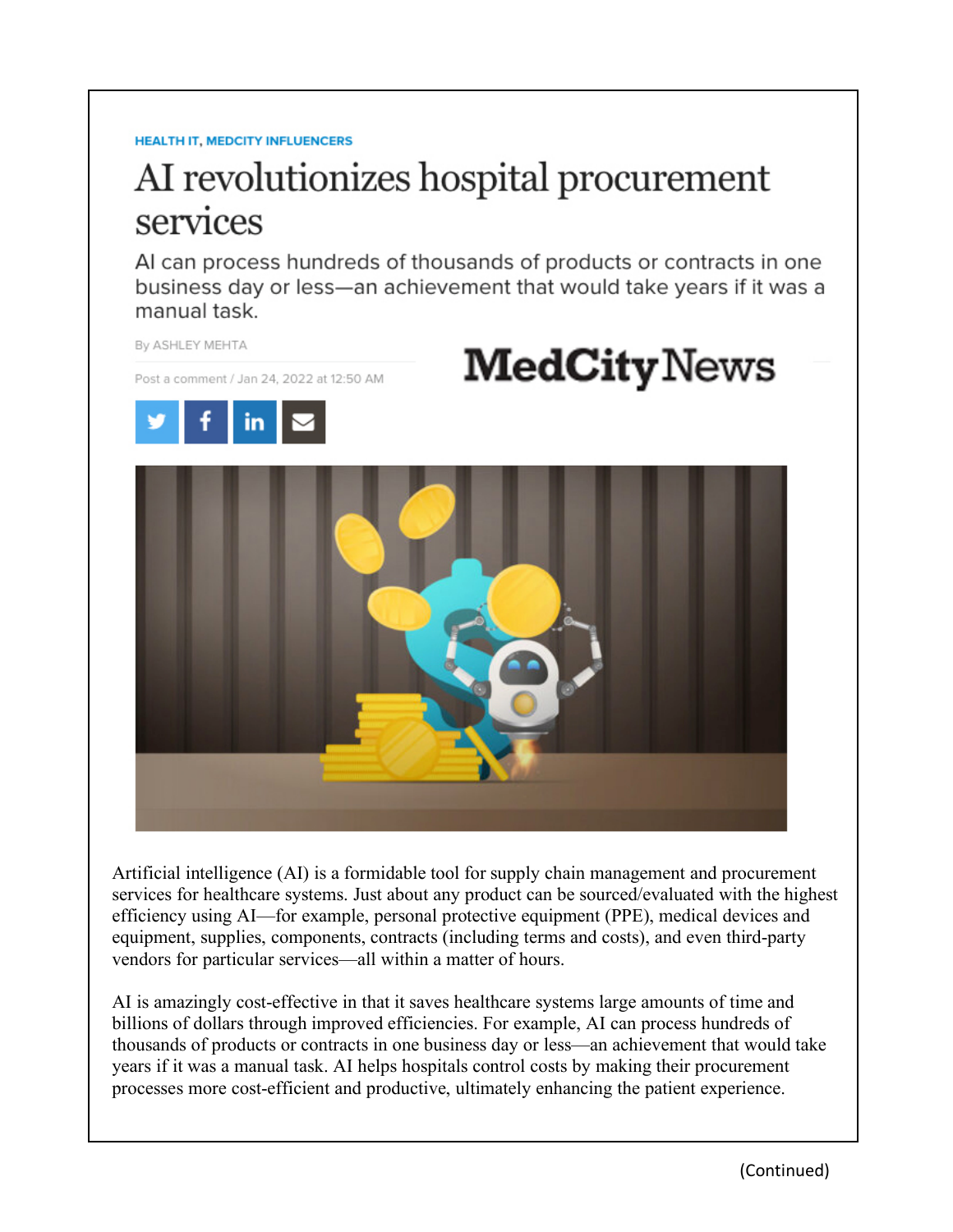#### **A rapidly evolving science**

In a complex healthcare environment with multiple transactions, implementing AI helps staff make more informed, critical decisions regarding cost savings and maximizing efficiencies. By doing so, AI reduces risks associated with human error in these more mundane functions. This drives process improvements in the form of fewer inaccuracies in claim filings, inventory management systems, patient records, and other aspects of healthcare operations.

As AI evolves toward the forefront, more people are beginning to notice its incredible potential in healthcare and its ease of use, leading to an expanding range of applications. Scalable AI tools help healthcare systems optimize their resources and tighten their supply chains by identifying inefficiencies, redundancies, and cost-saving opportunities. The end results are improved efficiencies, streamlined processes, reduced regulatory burdens, higher employee satisfaction, and time and money saved.

An AI platform provides the ability to scan millions of structured and semi-structured acquisition data to identify and categorize like items, compare pricing and availability, and confirm the most efficient path to procurement and delivery of key goods and services.

Promoted

## **The supply chain crisis is spurring companies to transform production and sourcing strategies to reduce risk**

The report, Resilience in volatility: Modernizing the supply chain, highlights three areas that Fortune 500 and mid-size companies need to address to implement technology such as machine learning, cloud computing and risk management tools to improve production and delivery.

### MedCity News and Microsoft

An effective AI platform utilizes image analysis, data ingestion, and analytic algorithms to review data and derive outputs within highly-specific search criteria. Key elements of an AI platform include:

- •
- o Natural language processing for developing predictive models for cost-avoidance by automating the analysis of vast quantities of data, finding direct comparisons, and develop recommendations for improved business models
- o Deep learning algorithms with the ability to translate structured and unstructured text into usable language and data points (ideal for evaluating language in contracts)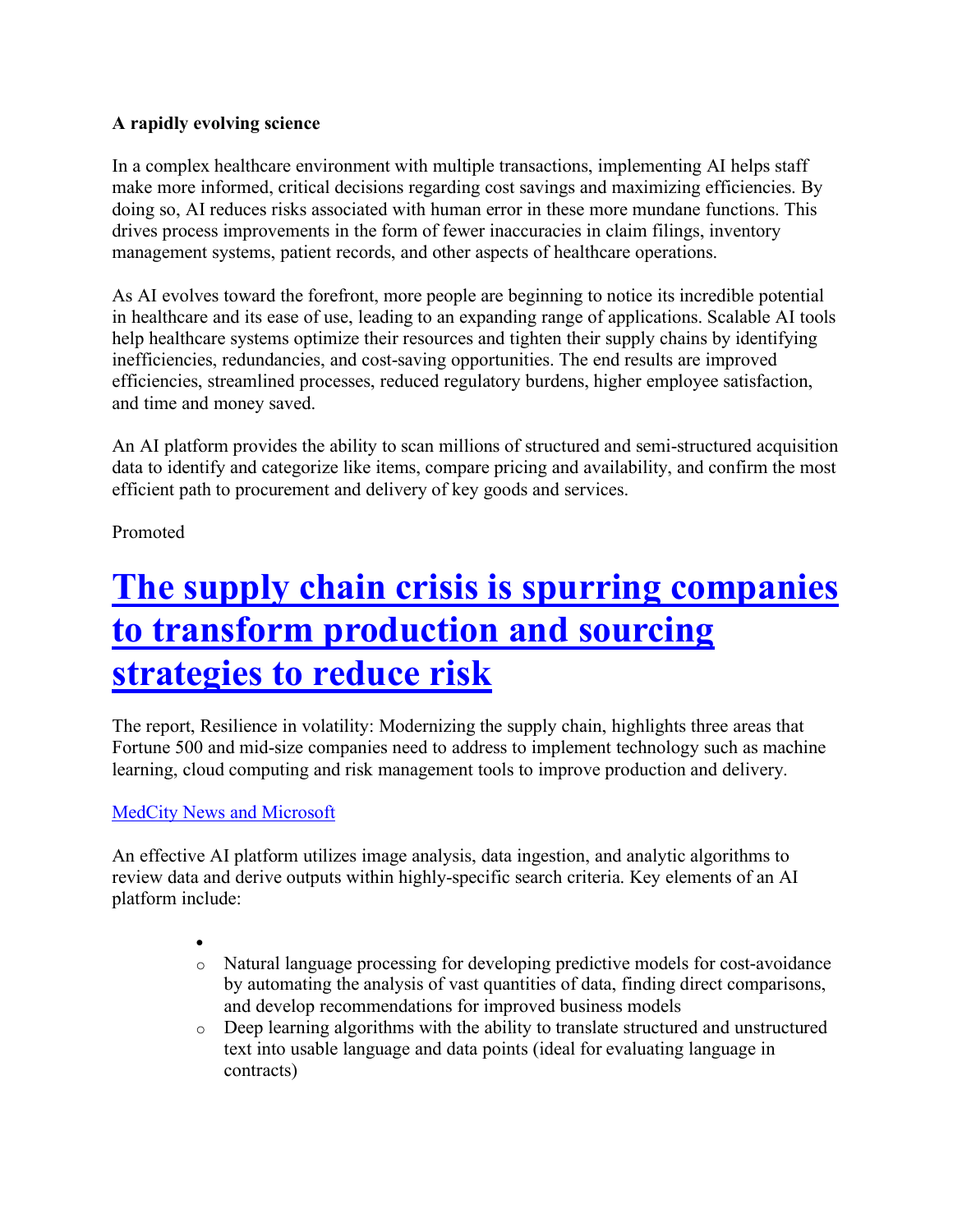- o Custom-built fields that handle and process acquisition data from various sources and format types to create actionable insights
- o Image processing and computer vision technologies for extrapolating data from PDFs, images, and other unstructured data sources
- o A human-centered design approach that enables the platform to build specific features that users need to maximize their goals

Additionally, algorithm development can be customized to the client and is critical for providing automated intelligence to make well-informed decisions regarding streamlined organizational structures, workforce training, and budget forecasting.

#### **Healthcare applications of AI**

Procurement is a time-consuming, arduous process, where the overall cost and time invested is not always proportionate to the benefits. When multiple employees purchase the same or similar items at different times, from different vendors, and at different costs, it can be nearly impossible to compare purchases and identify departmental or organizational needs. This is where AI especially shines.

For example, if AI is used for procurement within federal healthcare agencies, it is important that the platform aligns with all 10 of the General Services Administration (GSA)-defined procurement categories, facilitating cross-department alignment with category management requirements.

The Covid-19 pandemic created huge disruptions to healthcare operations in 2020-2021. Healthcare leaders quickly became aware that agility was a huge asset for responding effectively to the constant supply chain and procurement challenges. Automated AI systems were essential for helping hospitals pivot their focus to serve rapidly changing needs

AI was put to work to locate and source PPE that was in drastically short supply across all industries. In one case, within a span of a few minutes AI had identified every active contract over the past five years that contained PPE and other needed medical supplies. It also enabled the ability to categorize each item by types of supplies such as thermometers, brands of sanitizer, and sizes and amounts of nitrile gloves, to mention a few. As a result, medical staff were provided access to hundreds of thousands of existing PPE and necessary medical supplies in less than a business day.

#### **Moving forward with AI**

AI makes it possible to speed through massive amounts of data—without human operators within minutes to make more-informed decisions, reduce costs, build efficiencies, and keep healthcare organizations consistently ahead of the curve.

This easy-to-use knowledge empowers healthcare procurement professionals, subject matter experts, and customers to also create better-informed solicitations, as well as negotiate terms for